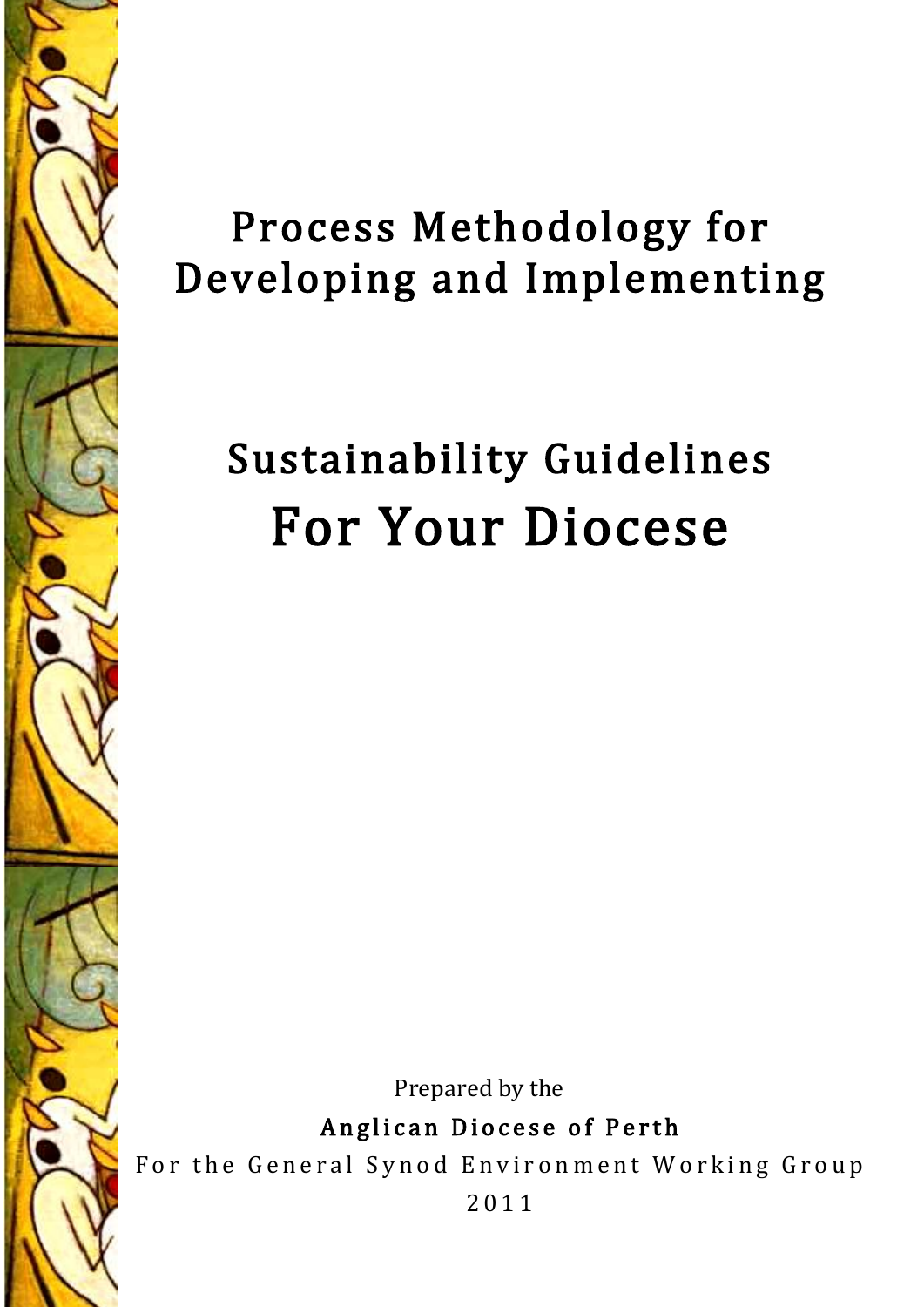Sustainability... God cares, Anglicans care, because

The earth and all living creatures belong to God. They are sacred, bearing God's own fingerprints. lesus uses stories of seeds, flowers, growth and harvest to teach how God's coming kingdom will look. The Holy Spirit is God's inspiring breath, giving us energy to make a difference in the world. When some of us take more than our fair share, the whole of God's creation suffers. When we pray and act for justice, when we choose to care for the planet. when we are good stewards of all our resources, God's forgiveness flows through Jesus Christ, and hearts and habits are changed for good. You are invited to pray and work with us.<br>in Jesus' name.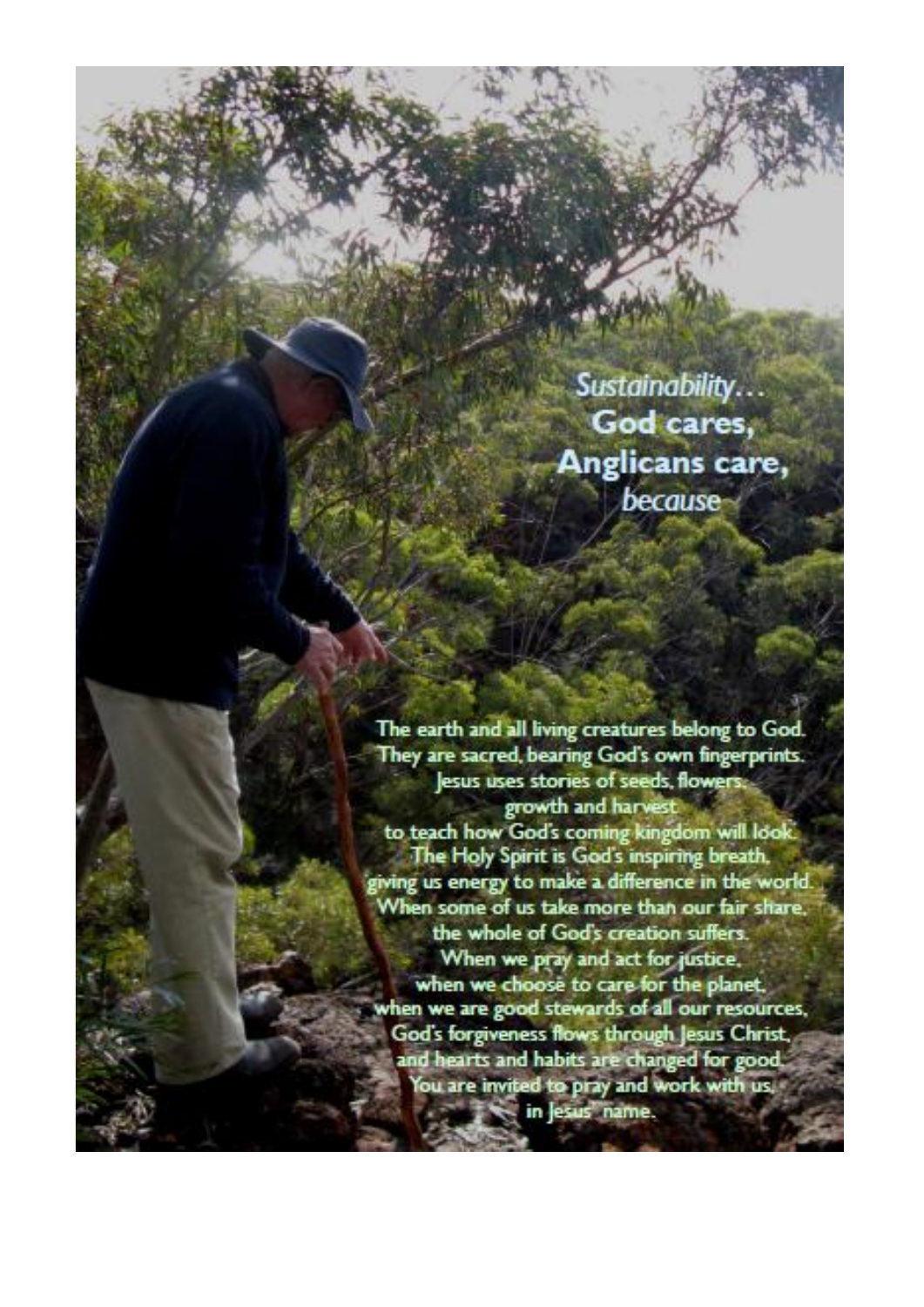Creator God, we thank you that you show your face to us in this landscape, and in all that lives and grows around us. We praise you for sun-baked, wind-swept lands, and for rocks and mountains older than human memory. We praise you for the creeks that sculpt the plains, and for salt lakes that wait for the blessing of times of flooding. We praise you for the glorious abundance of plants that flourish in these sandy, clay and rocky soils, for the brightness of birds. and the shy and secret ways of native animals.

We thank you for showing your glory in creation to the Noongar people, first to receive your blessings here. and for their long and careful custody of the land. We thank you for new ways of protecting the land so that future generations may also rejoice in your handiwork.

Give us grace to recognise your wonders in the dust at our feet and the haze on the horizon, and in all the creatures you have made, in their astonishing diversity. And give us voices to praise you in awe and gratitude.<br>both now and for evermore. Amen.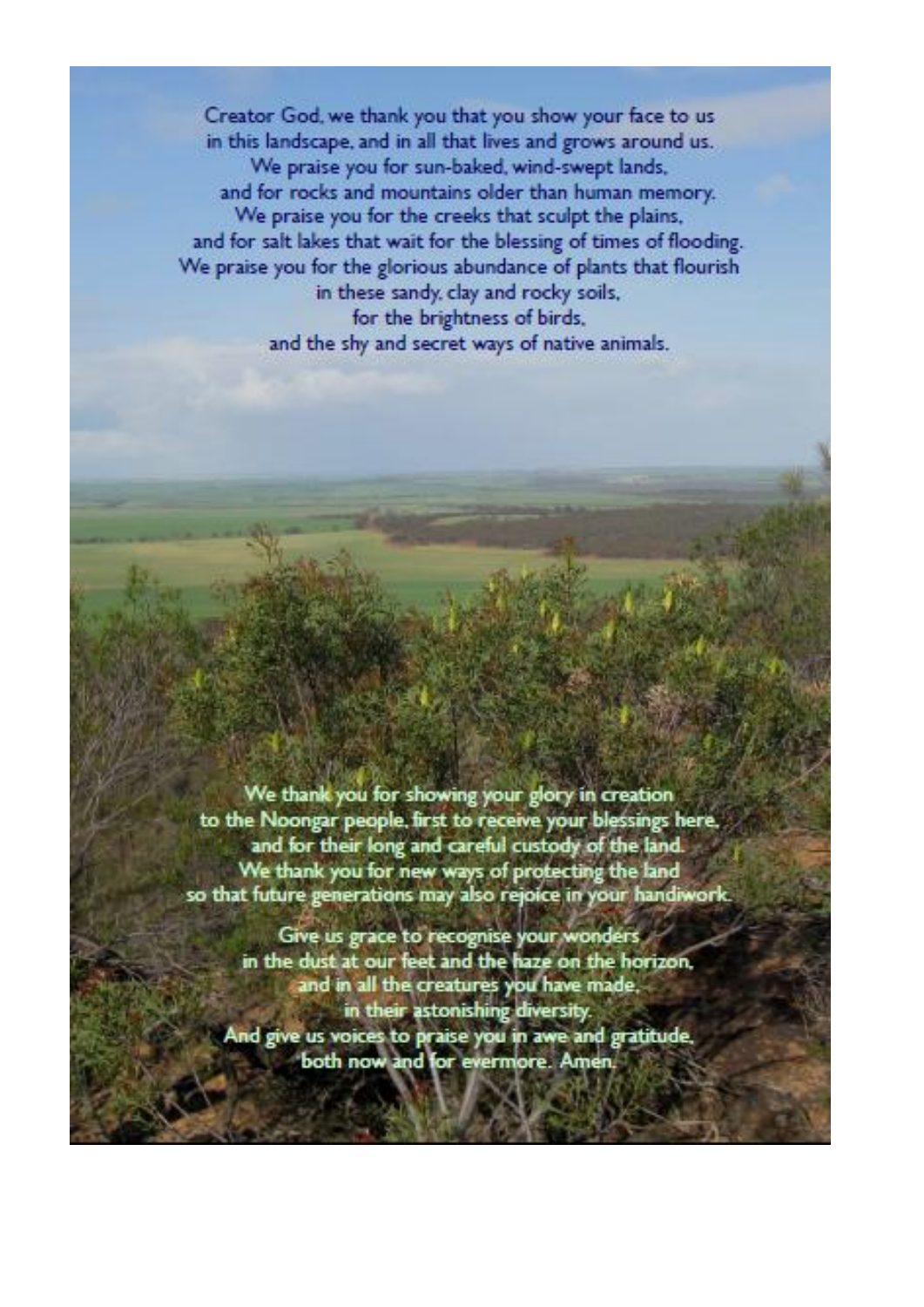# Table of Contents

| <b>Process Methodology</b>           | 5  |
|--------------------------------------|----|
| Interested people                    | 6  |
| Meetings                             | 6  |
| Matrix of skills                     | 7  |
| What should be in a policy document? | 7  |
| Policy analysis                      | 10 |
| Timeline                             | 11 |
| Links to resources                   | 11 |

# A c k n o w l e d g e m e n t s

These guidelines were compiled by Bishop Tom Wilmot, Dr Catherine Baudains and Claire Barrett-Lennard for the General Synod Environment Working Group

Anglican Diocese of Perth Level 2 573 Hay Street Perth WA 6000 P: (08) 93257455 www.perth.anglican.org

Anglican EcoCare Wollaston Education Centre Wollaston Road Mount Claremont WA 6010 P: (08) 92860276 e co c a r e @ p e r th . a n g l i c a n . o r g

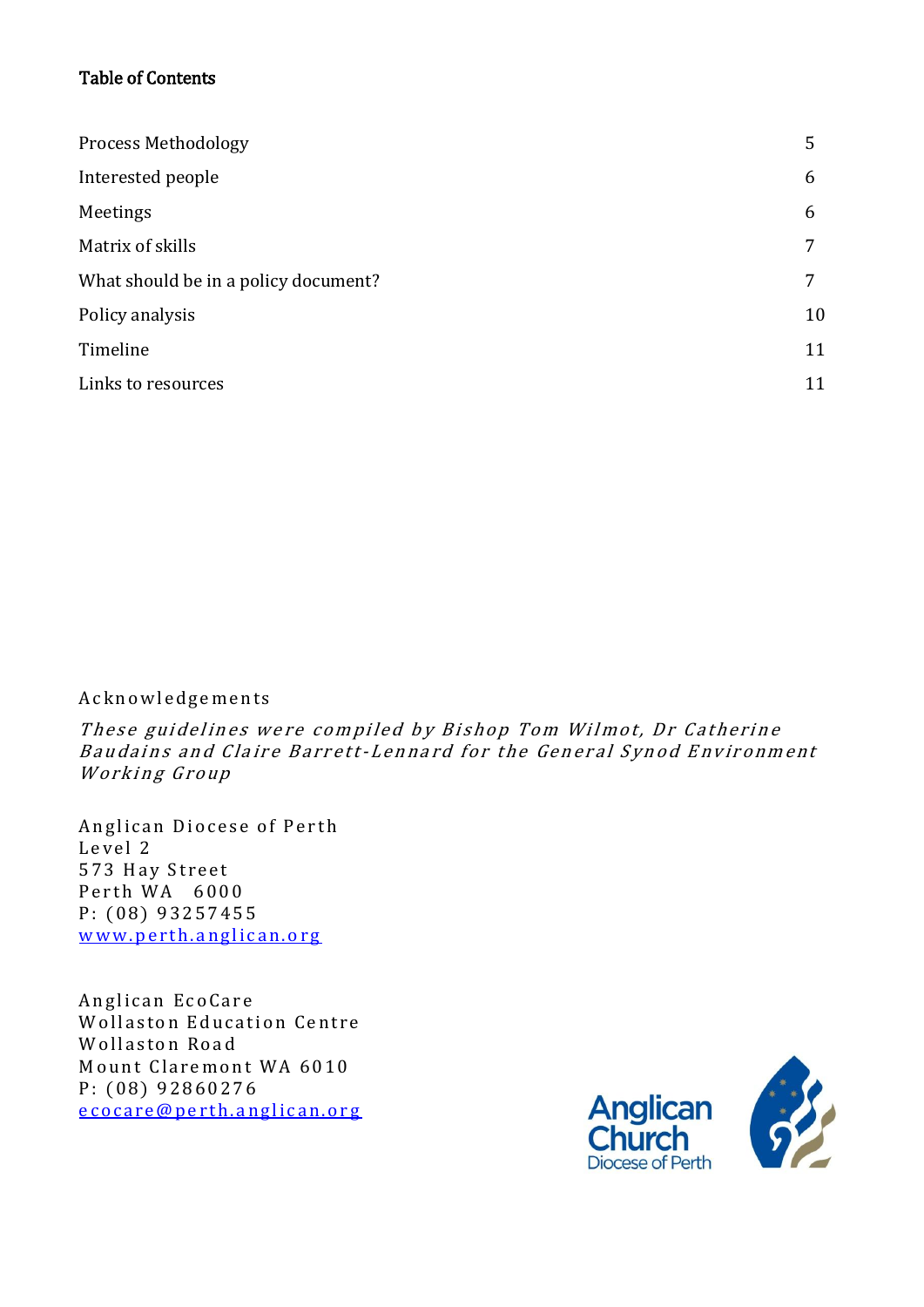# Process Methodology

The purpose of this document is to assist your Diocese in producing a sustainability policy.

This document contributes to the work of the General Synod Environment Working Group under the General Synod Canon 11, 2007 for the protection of the environment.

The figure below outlines a process methodology used successfully by the Diocese of Perth. It is explained in the following pages.



Figure 1: Outline of Process Methodology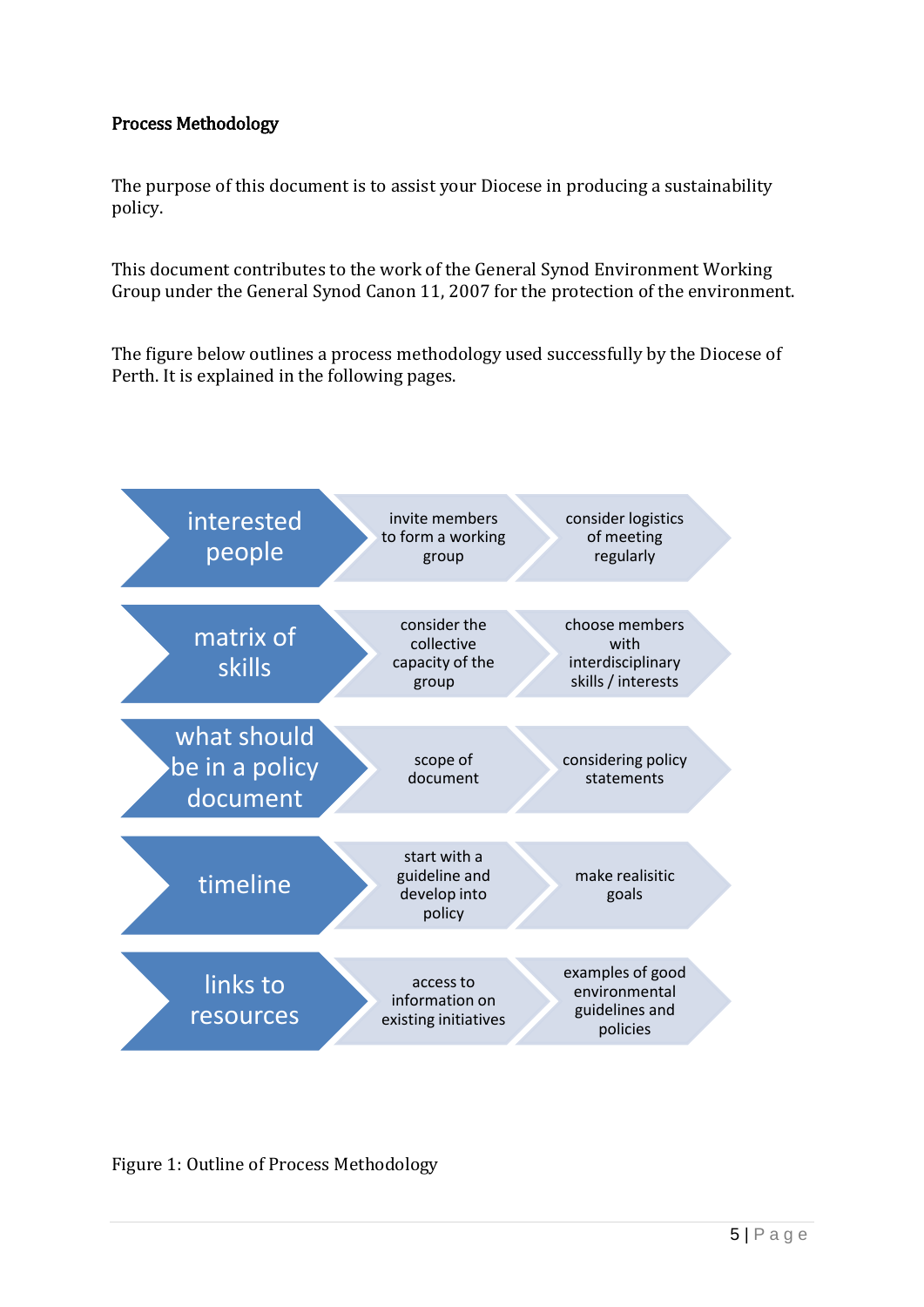#### Interested people

The first step to creating an environmental policy is to gauge interest and enthusiasm for the production of the document, and recruit members to form a 'working group' for its production.

Multiple and diverse methods of communicating can be employed when seeking members to form a group. The Anglican EcoCare Commission found an initial and personal contact was effective for the establishment of rapport, before more official channels, such as letters and emails were employed.

The chair of the working group can invite members 'officially' asking for their prayerful consideration in joining the Environmental Working Group to produce a *Sustainability* Guideline (amended into policy). A letter could include the following; the motion to which the commissioned work refers, the parameters of the document, personal and professional commitments, such as time, and the capacity in which you hope the individual can contribute (consider the matrix of skills).

#### Meetings

Developing and editing a document into a consistent and articulate form takes some time; particularly with a group of two or more members! The following are important considerations when planning meetings.

Logistics Consider the time and duration of meetings, venue, access to IT such as computers and projectors (to edit as you go), means by which members can file share, methods for communication (email, teleconferencing, share files).

Identify schedule At the formation of the Environmental Working Group, a sunset clause should be expressed. The group's purpose is to produce the document, and once it is complete, it should be the responsibility of the parent organisation to update and amend.

Clear agenda determine a clear agenda; in which order should the document be approached, how long should the writing take (as opposed to editing), how can meeting times be used most effectively to ensure the efficient production of the document, what roles need to be filled – eg note taker, editor, chair, community/ parish/ school liaison.

Consider alternatives Meetings can prove taxing on already over committed people. To save on time, travel and expense, consider alternatives to meetings such as teleconferencing, electronic file sharing, emailing or videoconferencing.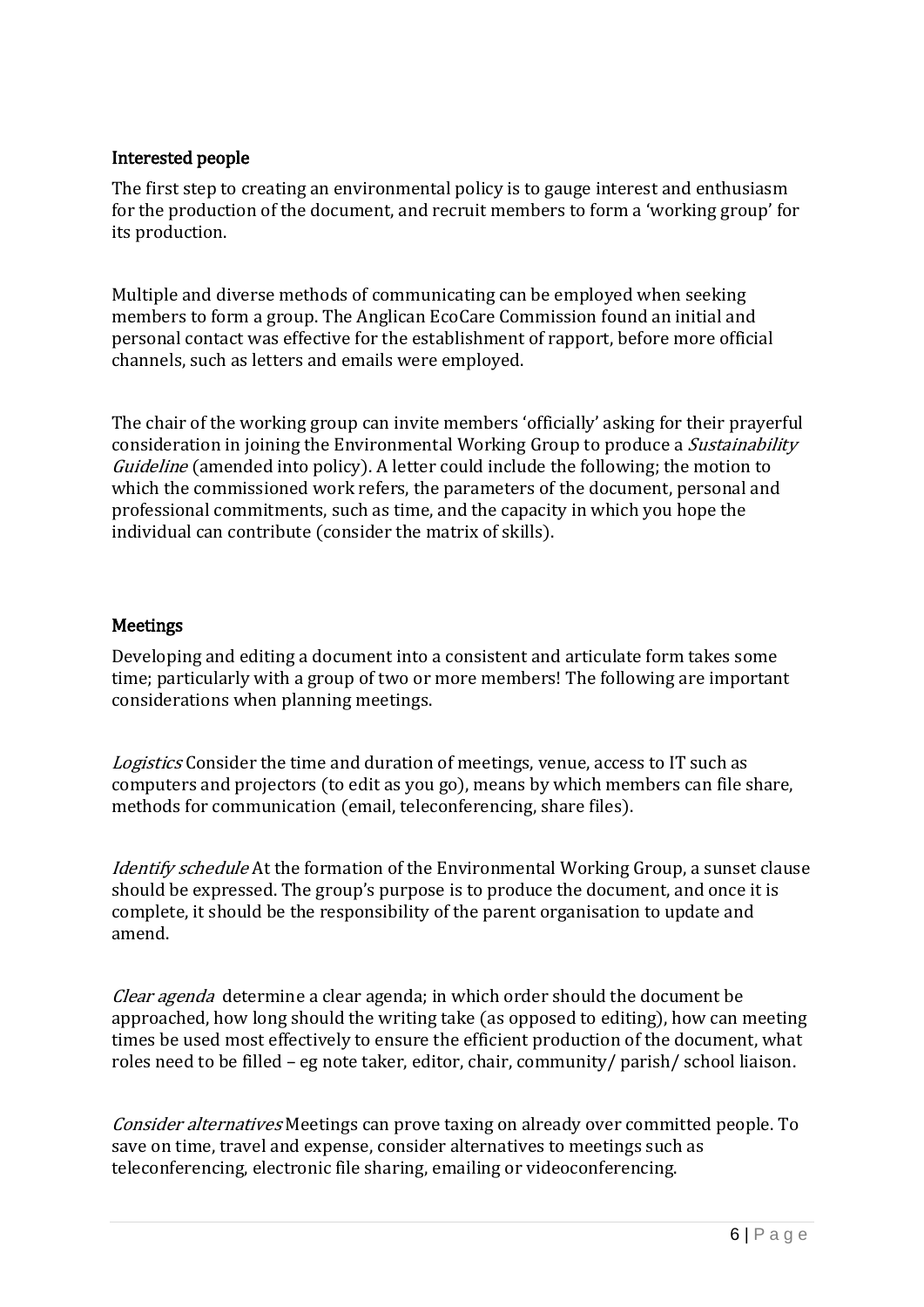Accessing the document It is of paramount importance that the most up to date document be accessible to each of the members of the Environmental Working Group. Consider appointment a Project Officer who regularly distributes the latest version of the document, editable with track changes. Determine how best to save documents so that they are systematically organised and easily accessible. Programs that offer free file sharing are Google Docs and Dropbox.

# Matrix of skills

Collective capacity The capacity of any group is enhanced by the multiple and diverse skills and interests of individuals. It is for this reason that not every member need consider him/herself a hardline environmentalist. An Environmental Working Group may consist of members, lay and ordained, who represented different parishes and community organisations, have different levels of spiritual, technical, social, fiscal and cultural understandings of the environment and their responsibility for it.

Interdisciplinary skills To increase the capacity of your Environmental Working Group consider approaching members with different interests and expertise. Their contributions; academic, spiritual, cultural, scientific, might give dimension and balance to the group.

# What should be in a policy document?

# Policies and Frameworks/ Guidelines

A *policy* is a written statement, which reflects the position and values of the Church (Diocese / Parish) on a given core matter. The aim of a policy is to ensure that decisions align with the Church's Mission Plan, Christian values and legal obligations.

A policy is not statutory or a regulation, nor is it a strategy, a procedure, or a guideline. For clarity and transparency, it is best as one page long. A *framework* document, which outlines how a Policy will be practically implemented, can be written to support a policy - but it is NOT the Policy itself.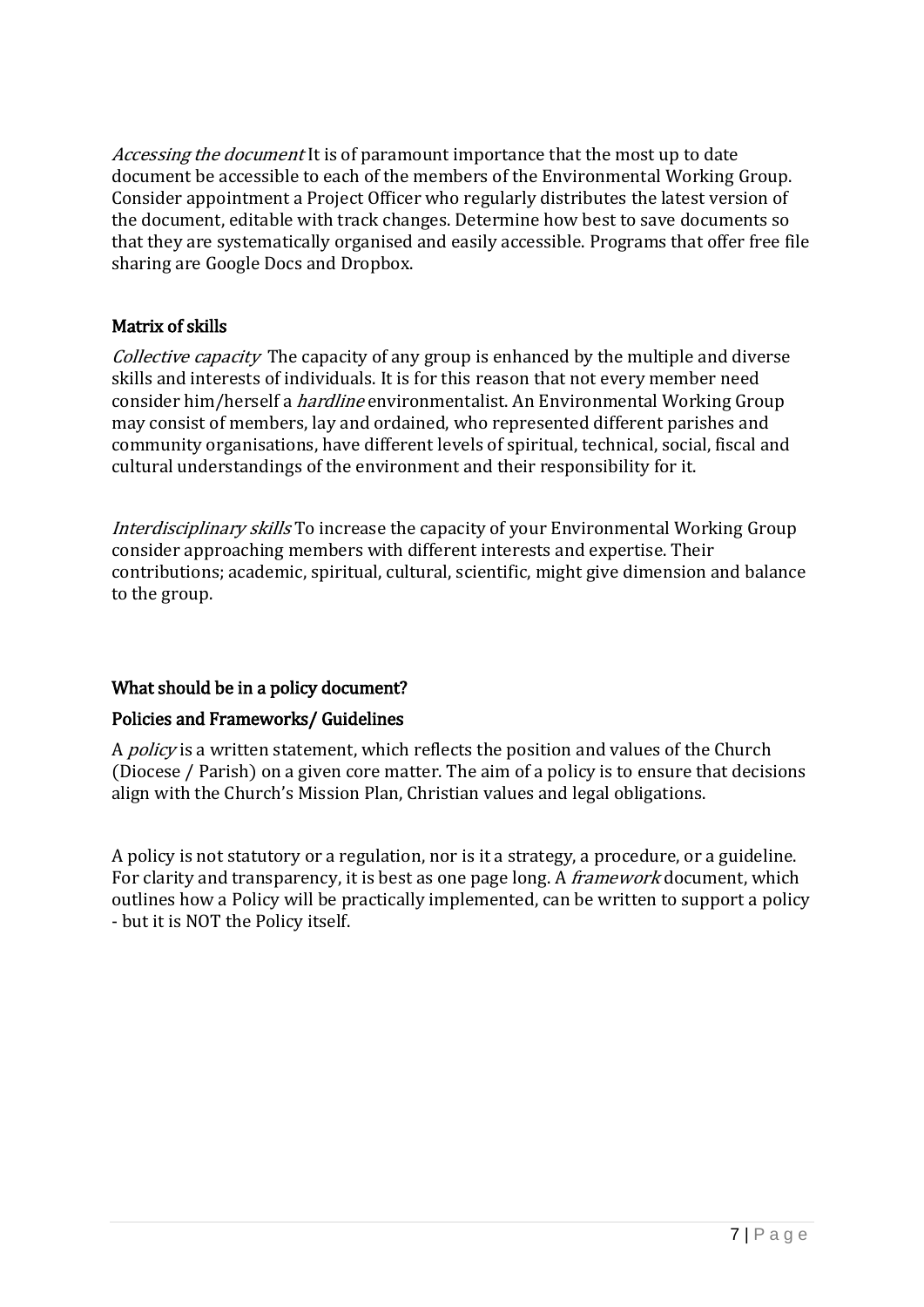Considerations for Policy formulation:

| Compliance &<br>Consistency          | Legislation<br>٠                                                                                                                                                                                                                                                                 |
|--------------------------------------|----------------------------------------------------------------------------------------------------------------------------------------------------------------------------------------------------------------------------------------------------------------------------------|
|                                      | Diocesan regulations, other policies and existing<br>٠<br>Charters                                                                                                                                                                                                               |
|                                      | <b>Mission Plan</b>                                                                                                                                                                                                                                                              |
| Non-compliance                       | Consequences of non-compliance.                                                                                                                                                                                                                                                  |
| Strategic implications               | Issues of "risk" (legal, financial, moral )                                                                                                                                                                                                                                      |
| Externality                          | Does this Policy represent "best practice"?                                                                                                                                                                                                                                      |
| Audience                             | Identification of persons concerned: who needs to know,<br>act in accordance with and are affected by this Policy.                                                                                                                                                               |
| Access                               | Web / Publication / Framed and conspicuously<br>displayed                                                                                                                                                                                                                        |
| Clarity and<br>Transparency          | Easily understood and clear in intent.                                                                                                                                                                                                                                           |
| Practicalities                       | Feasible to implement - may need a Framework<br>document.                                                                                                                                                                                                                        |
| Authorisation<br>(Ownership)         | Designate the Policy Owner (person/body), who has the<br>functional responsibility for implementation and<br>accountability in the core matter covered by the policy.<br>The Policy Owner is responsible for the process of<br>obtaining policy approval, amendments and review. |
| Responsibility                       | Identification of those responsible for implementation,<br>day-to-day operation of the policy and monitoring for<br>compliance.                                                                                                                                                  |
| <b>Key Performance</b><br>Indicators | Definitions of the mechanisms to indicate the policy's<br>effectiveness.                                                                                                                                                                                                         |
| Proximity                            | Relationship between responsibility and accountability<br>of function.                                                                                                                                                                                                           |
| Feedback                             | Processes for reviewing and updating the policy.                                                                                                                                                                                                                                 |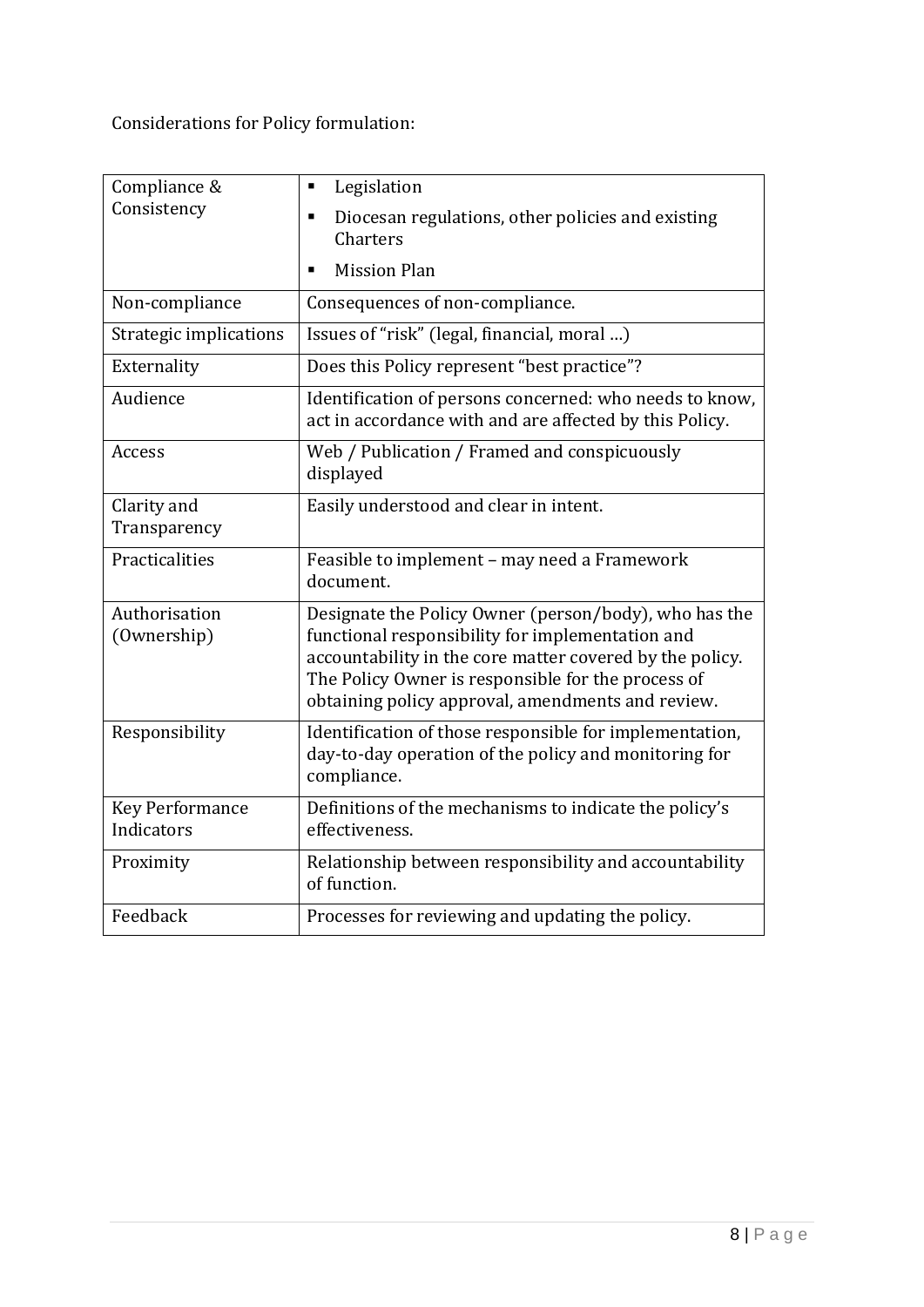# Policy Development Process Flow Chart



# **Policy**

A one sentence statement which is concise and clear. If there is more than one policy statement, these are listed down the page.

# Definitions

If required.

# Audience

Identify who needs to know, act in accordance with and will be affected by this Policy.

- Parishes
- Schools
- Community organisations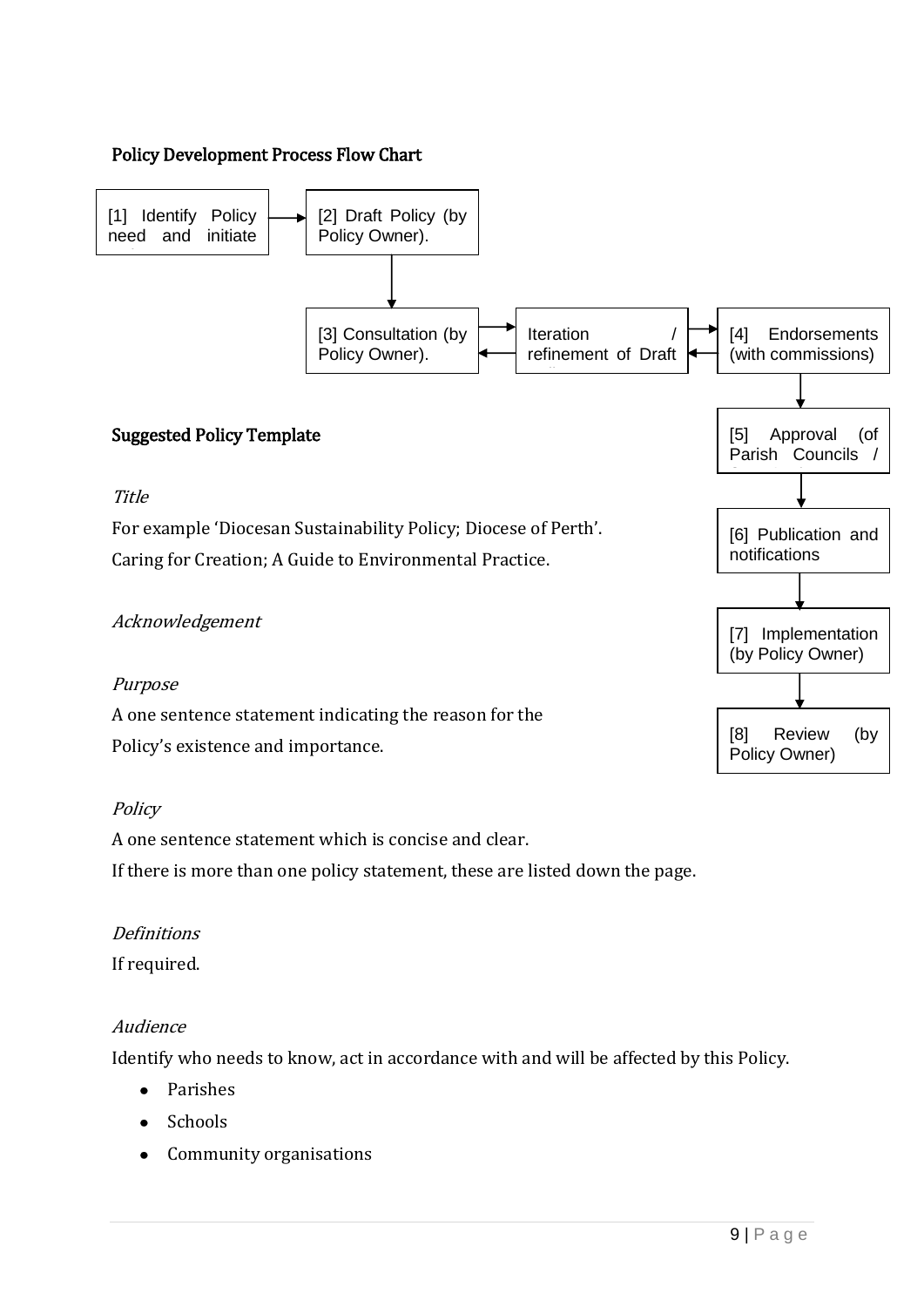#### Relevant Legislation

Such as Canons, etc which are necessary for compliance and for reference.

#### Legal Compliance

List of obligations.

#### Related Documents

Such as a Framework document, which is nutted out usually after the Policy.

#### Document Management and Control

Policies have a footer, indicating

- Person(s) who prepared the document;
- Authorising person/body (policy owner);
- Date of issue or revision:
- Review date
- Ownership (©This policy is the property of .... the Anglican Diocese of Perth or Parish of ….)

#### Considering Policy Statements

When planning to create your own sustainability policy it is helpful to consider examples from other organisations, and examine them critically and as objectively as possible. Questions that are helpful in gauging the quality of a policy statement are provided below and can be used to 'score' a policy, giving a 1 for yes, and 0 for no.

Does the policy commit to:  $Yes=1$  $No = 2$ 

- 1. go beyond compliance (do more than is required by the hierarchy)?
- 2. minimising emissions and discharge (minimise pollution)?
- 3. transparency in reporting (open and honest reporting of impacts)?
- 4. continuous improvement (continue to reduce environmental impacts)?
- 5. pollution prevention (stop pollution/waste before it happens…)
- 6. resource conservation (e.g. water, energy, materials)
- 7. full life cycle of products and their impacts
- 8. open communication with stakeholders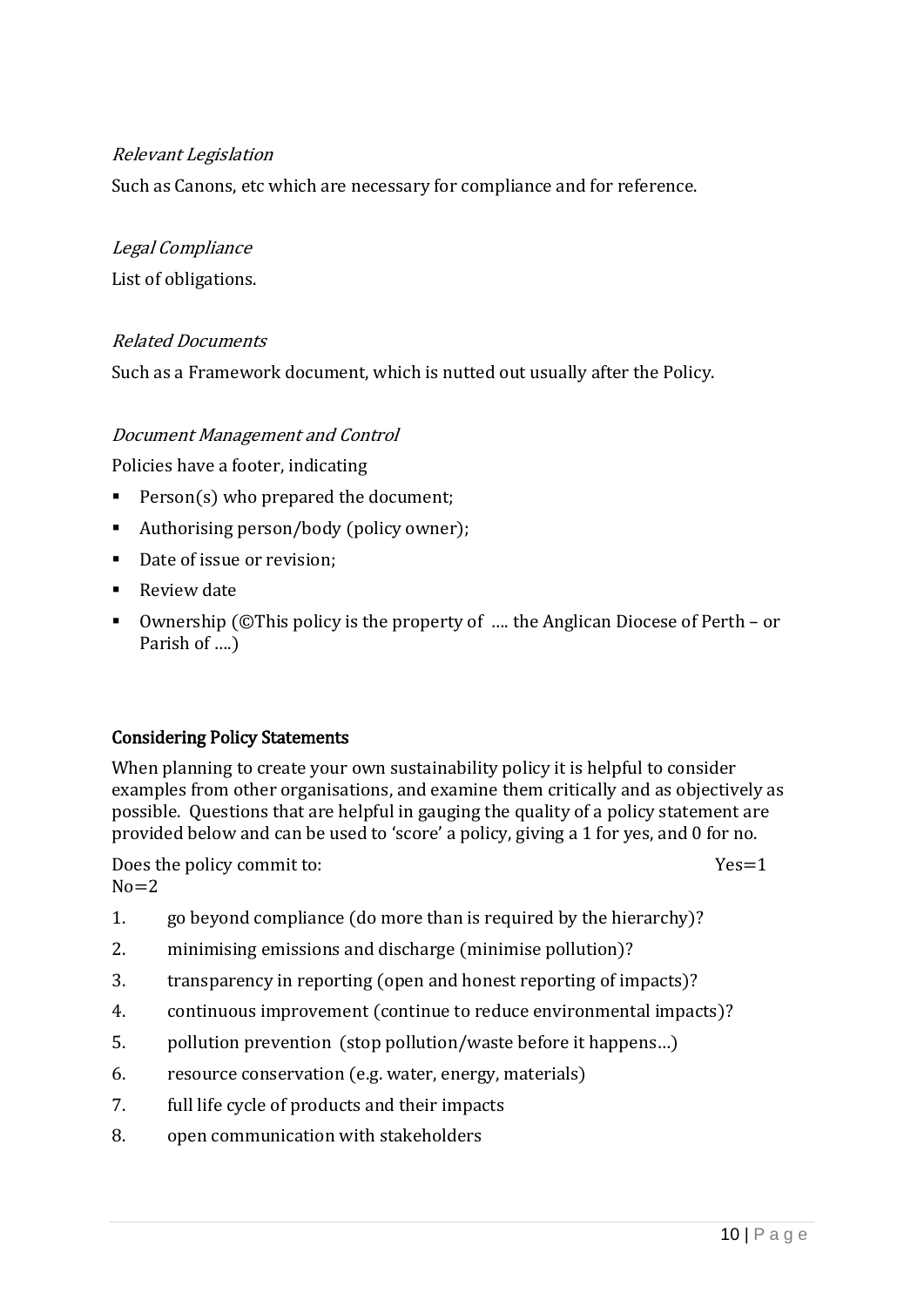The higher the score, the more meaningful the policy. Test your own policy too – how does it score? Is it a good policy?

#### Timeline

#### Our experience; start with a guideline

The Environmental Working Group started working on a Diocesan Environmental Policy only to find that the document was too prescriptive for its approval by Diocesan Council and implementation in the wider Anglican Community. As a result, the Policy was amended and submitted to Synod as a Guideline. The Guideline was accepted without debate.

When considering timelines, it could be helpful to account for the compilation, editing and formatting of 1) a guideline and 2) a policy. Further, their approval by Diocesan committees and councils and distribution (either electronically or via a postal service) should be taken into account.

#### Links to useful resources

Anglican Environment Working Group <http://www.environment.perth.anglican.org/>

[Australian Anglican Environment Network](http://www.aaen.org.au/) <http://www.aaen.org.au/>

Caring for Creation <http://sustainability.perth.anglican.org/>

Anglican EcoCare Commission [http://www.perth.anglican.org/web/Organisations/Anglican\\_Eco-Care\\_Commission/](http://www.perth.anglican.org/web/Organisations/Anglican_Eco-Care_Commission/)

Environmental News Network <http://www.enn.com/>

Business Recycling Directory <http://businessrecycling.com.au/>

Eco Congregation <http://www.ecocongregation.org/>

Episcopal Ecological Network <http://eenonline.org/>

Anglican Commission for the Environment <http://www.pastornet.net.au/envcomm/Links/links.html>

Church of England – Environment <http://www.churchofengland.org/our-views.aspx>